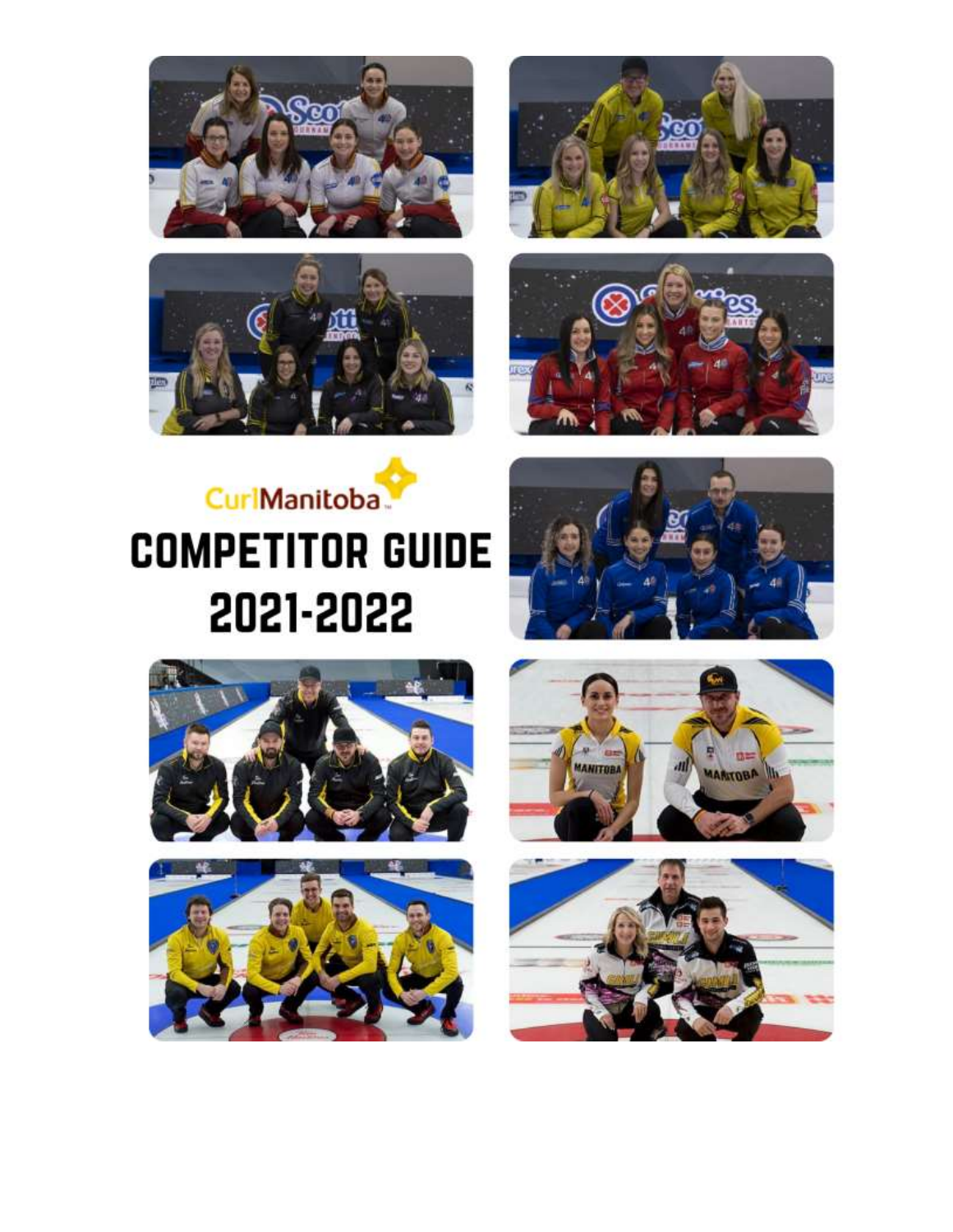# **COMPETITOR GUIDE**

|                                                                                                                                                      | <b>TABLE OF CONTENTS</b>                                 |         |
|------------------------------------------------------------------------------------------------------------------------------------------------------|----------------------------------------------------------|---------|
| <b>All CurlManitoba Events</b><br>Eligibility<br>Age requirements<br>Coaching<br>Time outs<br>Fifths/replacements<br><b>Game Time</b>                | page 2<br>page 2<br>page 3<br>page 3<br>page 4<br>page 4 | page 2  |
| <b>Media</b>                                                                                                                                         |                                                          | page 5  |
| <b>Provincial Championships</b><br><b>Rule Enforcement</b><br>Pre Game Practice Routine<br><b>Cresting Standards</b><br><b>Behavioral Guidelines</b> | Page 8<br>page 8<br>page 9<br>page 10                    | page 9  |
| <b>Behavioral Guide</b>                                                                                                                              |                                                          | page 10 |
| <b>National Championship</b>                                                                                                                         |                                                          | page 12 |
| <b>Event Specific Information:</b><br>Asham U18                                                                                                      |                                                          | page 13 |

# *ALL CHAMPIONSHIPS WILL ADHERE TO THE MANITOBA HEALTH ORDERS AS ISSUED BY THE PROVINCE.*

# *EVENTS MAY BE CANCELLED AT ANYTIME*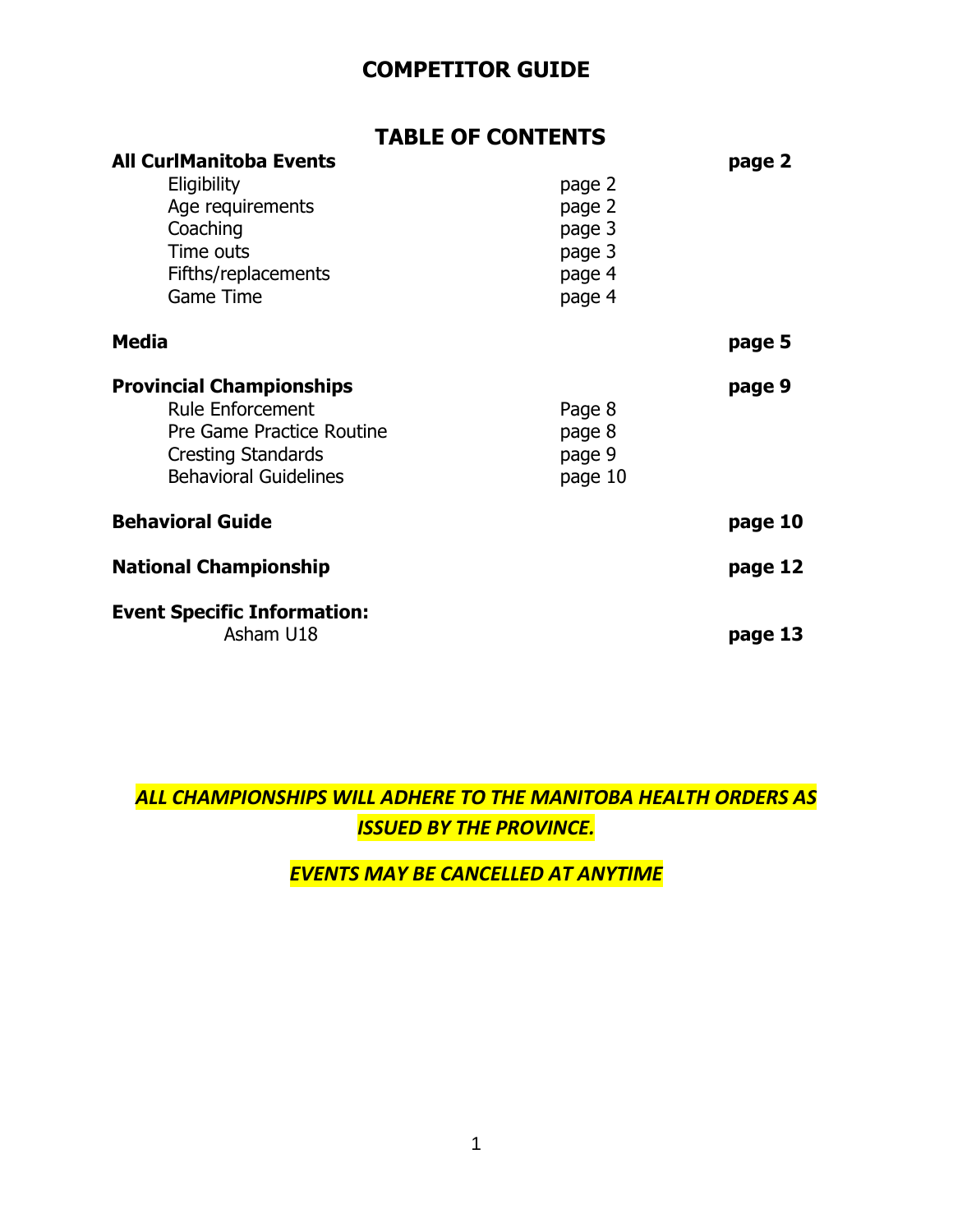# **ALL CURLMANTOBA EVENTS**

# **ELIGIBILITY**

- 1. Each competitor must meet all eligibility conditions as established by CurlManitoba.
- 2. Each competitor shall adhere to the CurlManitoba residency requirements.
- 3. All players must be members of a Manitoba Club, which is in good standing with CurlManitoba to compete in the Regional Qualifiers, Berth Bonspiels and Provincial Championships.
- 4. All entries are the sole responsibility of the individual who entered the team. This person is the only person authorized to alter an entry, therefore maintaining the team's eligibility.
- 5. All four or five competitors registered on a team must be members of the same CurlManitoba Winnipeg member club **or** members of any CurlManitoba rural member club within the same Sport Region (north, west, south or east).

Exceptions:

**U18:** A team may be comprised of four players who wish to register through a school. They must all be registered students at the same school by October 1, 2021.

- 6. Athlete verification shall be as shown on the list of members of the club for the current season filed with CurlManitoba. All curling clubs are required to submit their member list NO LATER than December 15, 2021.
- 7. If a team is declared ineligible after securing a provincial berth, then the team cannot compete in the Provincial Championship by dropping the ineligible athlete(s). They are simply not eligible and the entire team will be replaced.
- 8. In the event of a team who has earned a berth is not able to compete at a Provincial Championship, CurlManitoba will name an alternate team.
- 9. Commercial advertising may be worn on the participants apparel during Berth Bonspiels and Regional Qualifiers provided it is deemed to be in good taste.

# **AGE REQUIREMENTS for the 2021-2022 Season**

U18 Under 18 17 years of age maximum on June 30, 2021, born July 1, 2003 or later.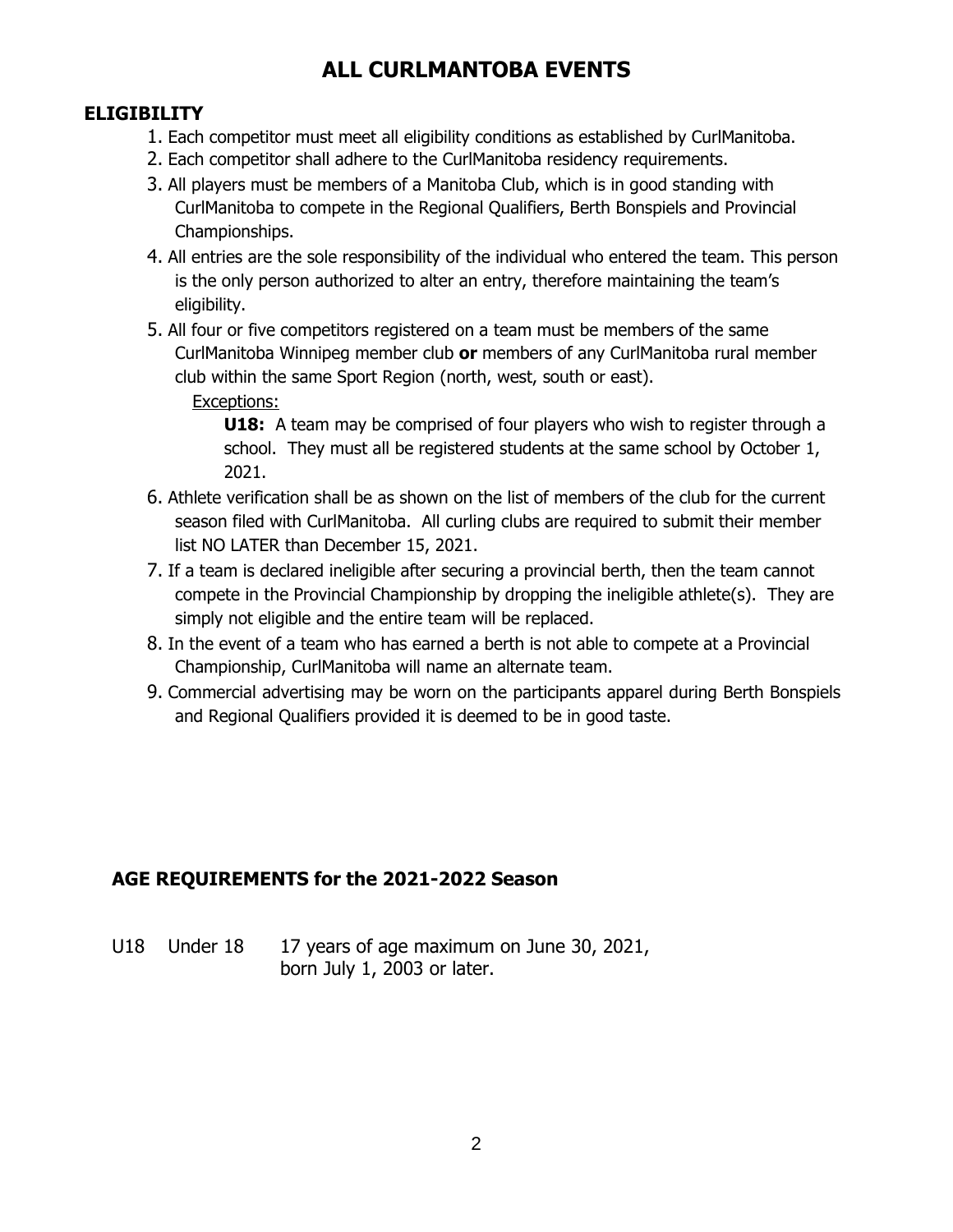# **COACHING**

#### Requirements

All coaches must have completed their certification requirements a minimum of 30 days prior to all Championships.

- 1. A coach may coach either one junior men's or one junior women's team and one U18 men's or one U18 women's team during events leading up to and including the Provincial Championships in a given season.
- 2. An assistant coach may be registered for an U18 events leading up to and including the Provincial Championship.
	- The assistant coach must meet all of the coaching requirements.
	- The assistant coach will be allowed access to the team ONLY when the coach is absent for an entire game.
	- The coach and assistant coach are NOT interchangeable during any one game.
- 3. Each team participating in the U18 MUST register a coach that meets the requirements for the Provincial Championship.
- 4. At all U18 Championships, coaches must be in the facility when their team is playing except for unforeseen circumstances.
- 5. U18 teams without a coach present for unforeseen circumstances will be permitted to use their time outs but the opposing coach will NOT be allowed access to the ice.

#### U18 Coach Requirements

- **\_\_\_\_** All coaches must be a minimum of 21 Years of Age as of December 31, 2021.
- **\_\_\_\_** Competition Coach Trained for any events leading up to any Championship.
- **\_\_\_\_\_\_** Making Ethical Decisions On-Line Evaluation-Competition Stream is mandatory.
- **\_\_\_\_** Respect in Sport for Activity Leaders Certification is mandatory.
- **\_\_\_\_** Criminal Record check is mandatory for the Provincial Championships.
- **\_\_\_\_** Competition Coach Certification is mandatory for the Provincial Championships.
- **\_\_\_\_** Child Abuse Registry Screening is mandatory for the Provincial Championships.

#### **COACH EXEMPTIONS FOR THE 2021-2022 U18 CHAMPIONSHIP SEASON:**

Mandated requirements are

- **\_\_\_\_** Respect in Sport for Activity Leaders Certification is mandatory.
- **\_\_\_\_** Criminal Record check is mandatory for the Provincial Championships
- **\_\_\_\_** Child Abuse Registry Screening is mandatory for the Provincial Championships.

#### **TIME OUTS**

- 1. Coaching U18 level is mandatory BUT when a coach is unable to be present due to extenuating circumstances the team will be allowed their two 90-second time outs. The opposing coach will not be allowed access to the ice or their team during the opposition's two time outs**.**
- 2. Two 90-second coaching breaks are permitted in all games.
- 3. One 90-second time out per team is allowed in an extra end. Time outs not used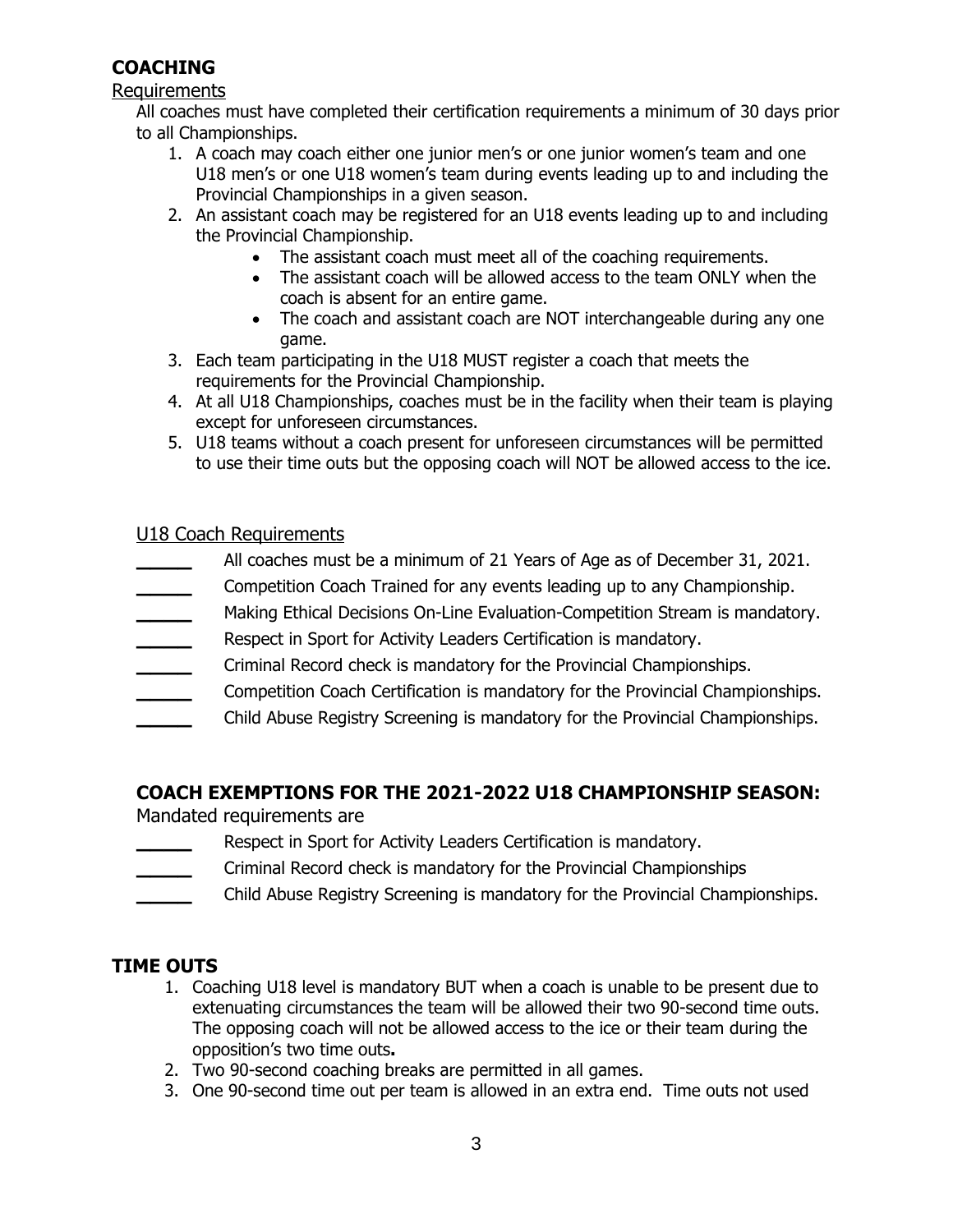during regulation play may not be carried over to extra ends.

- 4. The time out will commence when any member of the team calls the time out. The time out is complete at the end of 90 seconds **OR** once the coach/team calling the time out has finished communication. The coach/team that did not call the time out shall exit the playing surface.
- 5. There will be a 5-minute  $4<sup>th</sup>$  end break at the Provincial Championships.
- 6. Coaches must notify the Umpire to call a time out and should endeavor to notify their opposing coach.
- 7. All time-outs including the  $4<sup>th</sup>$  end break will take place in the ice area.
- 8. Either a player or a coach may call a Time Out.
- 9. The coach/team that called the time out may access the playing surface with their coach; the coach must stay within two feet of the sideboards AND the backboards (at the playing end). If the coach wants to position themselves at the hog line they must be within 2 feet of the sideboard. (Appendix J Diagram) The team that did not call the time out may ONLY communicate with their coach at the home end and shall not access the playing surface.
- 10. A coach may not enter the house at any time.
- 11. Only the registered coach may meet with the team during a timeout.
- 12. A coach may access the team during the  $4<sup>th</sup>$  end break.
- 13. The coach and any team member cannot be the same person.

# **FIFTH PLAYERS**

- 1. No fifths are allowed at the U18 Championship.
- 2. A named  $5<sup>th</sup>$  will be considered a part of the spare pool but may sit with their coach during any game.
- 3. Fifth Players must maintain the eligibility of the team.
- 4. Following a team's registration should a player be unable to play due to extenuating circumstances (injury, illness, employment, coaching at another sanctioned event, etc.) the team will continue with the remaining three players or with a spare.

# **GAME TIME**

- 1. All games will be 8 ends.
- 2. A bell will ring at 1 hour and 50 minutes indicating that the end in progress shall be completed and one more shall be played.
- 3. A second bell will ring 20 minutes later (2 hours and 10 minutes). Finish the end in progress and the game is considered complete.
- 4. Unless specified, a game may be conceded at any time. In the event of a tie at the conclusion of play, play shall be continued without changing the rotation of play (end the stones are thrown to) for each additional end or ends as may be required to decide the winning team.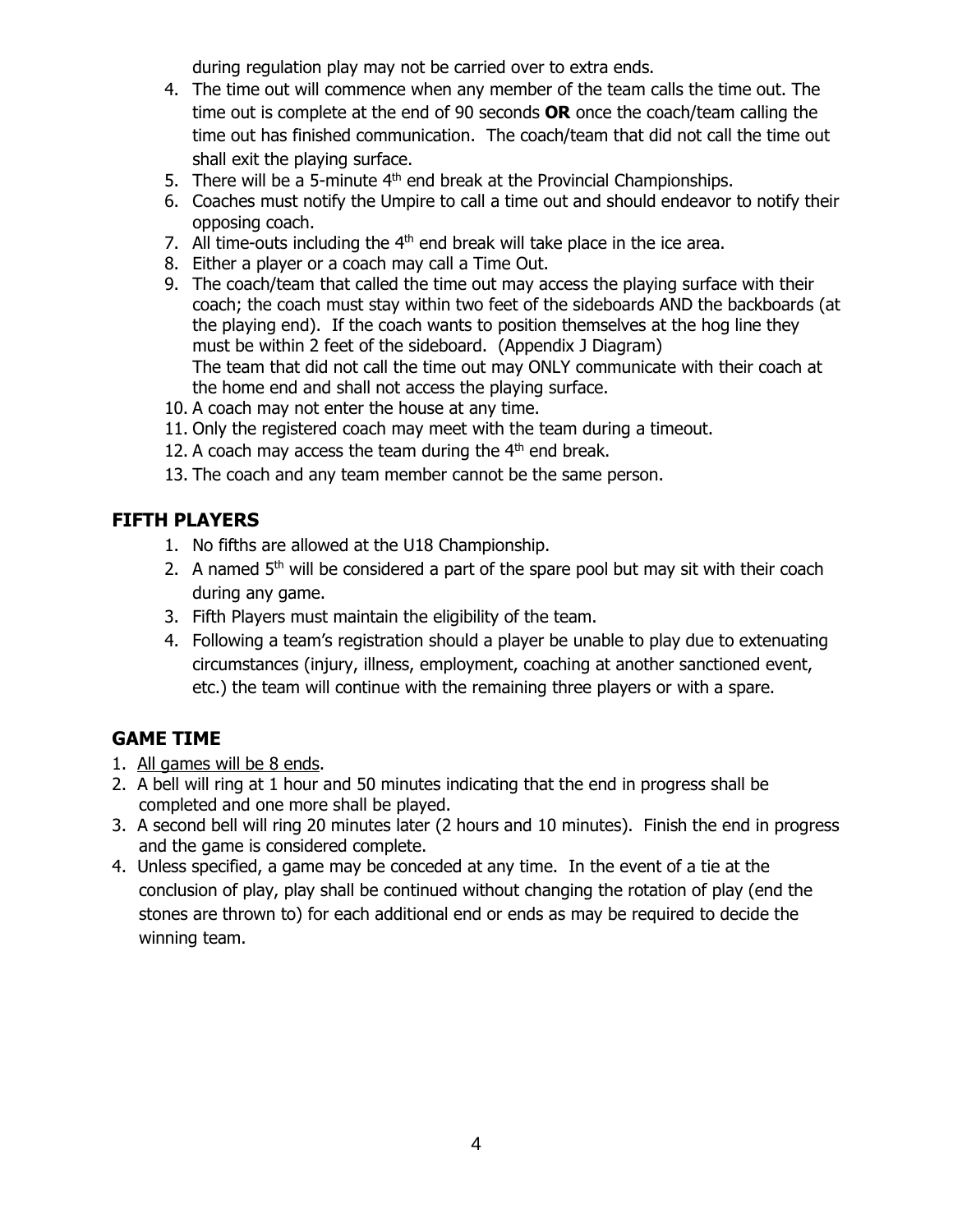# **MEDIA**

CurlManitoba is fortunate to have great support from media across the province. Every player is asked to do their part in maintaining that support by cooperating with media when requested. The presence of photographers and cameramen is a fact during a CurlManitoba Championship. While it may seem courteous to you to stop your movement while they take their picture, it is not your responsibility to do so. Your job is to be in position to sweep or make your next shot. If you must move in front of their camera to do so, do not be concerned about it.

#### Social Media Guidelines for Athletes and Coaches

#### **Definitions**

The following term has this meaning in these Guidelines:

"Social media" – The catch-all term that is applied broadly to new computer-mediated communication media such as blogs, YouTube, Facebook, and Twitter Purpose

- 1. These Guidelines provide athletes and coaches with tips and suggestions for social media use. Athletes and coaches are strongly encouraged to develop their own strategy for social media use (either written down or not) and ensure that their strategy for social media use is acceptable pursuant to CurlManitoba's Code of Conduct, Behavioural and Discipline Policies.
- 2. Given the nature of social media as a continually developing communication sphere, CurlManitoba trusts its athletes and coaches to use their best judgment when interacting with social media. These Guidelines are not hard and fast rules or behavioural laws; but rather ideas that will inform athletes' and coaches' best judgment.

#### Social Media Guidelines for Athletes

The following tips should be used by athletes to form their own strategy for social media use:

- 1. Set your privacy settings to restrict who can search for you and what private information other people can see.
- 2. Coaches, teammates, officials, or opposing competitors may all add you to Facebook or follow you on Twitter. You are not required to follow anyone or be Facebook friends with anyone.
- 3. If you feel harassed by someone in a social medium, report it to your coach, Umpire, or to CurlManitoba.
- 4. Do not feel pressure to join a fan page on Facebook or follow a Twitter feed.
- 5. Content posted on Twitter and Facebook, relative to your privacy settings, is considered public. In most cases, you do not have a reasonable expectation of privacy for any material that you post.
- 6. Avoid posting pictures of, or alluding to, participation in illegal activity such as: speeding, physical assault, harassment, drinking alcohol (if underage), and illicit drugs.
- 7. Model appropriate behaviour in social media befitting your status as a) an elite athlete, and b) a member of your club and of CurlManitoba. As a Member of CurlManitoba, you have agreed to CurlManitoba's *Code of Conduct, Behavioural and Discipline Policies* and most follow that Code when you post material and interact with other people through social media.
- 8. Be aware that your public Facebook page or Twitter feed may be monitored by your club, coach, or by CurlManitoba and content or behaviour demonstrated in social media may be subject to sanction under CurlManitoba's Code of Conduct, Behavioural and Discipline Policies.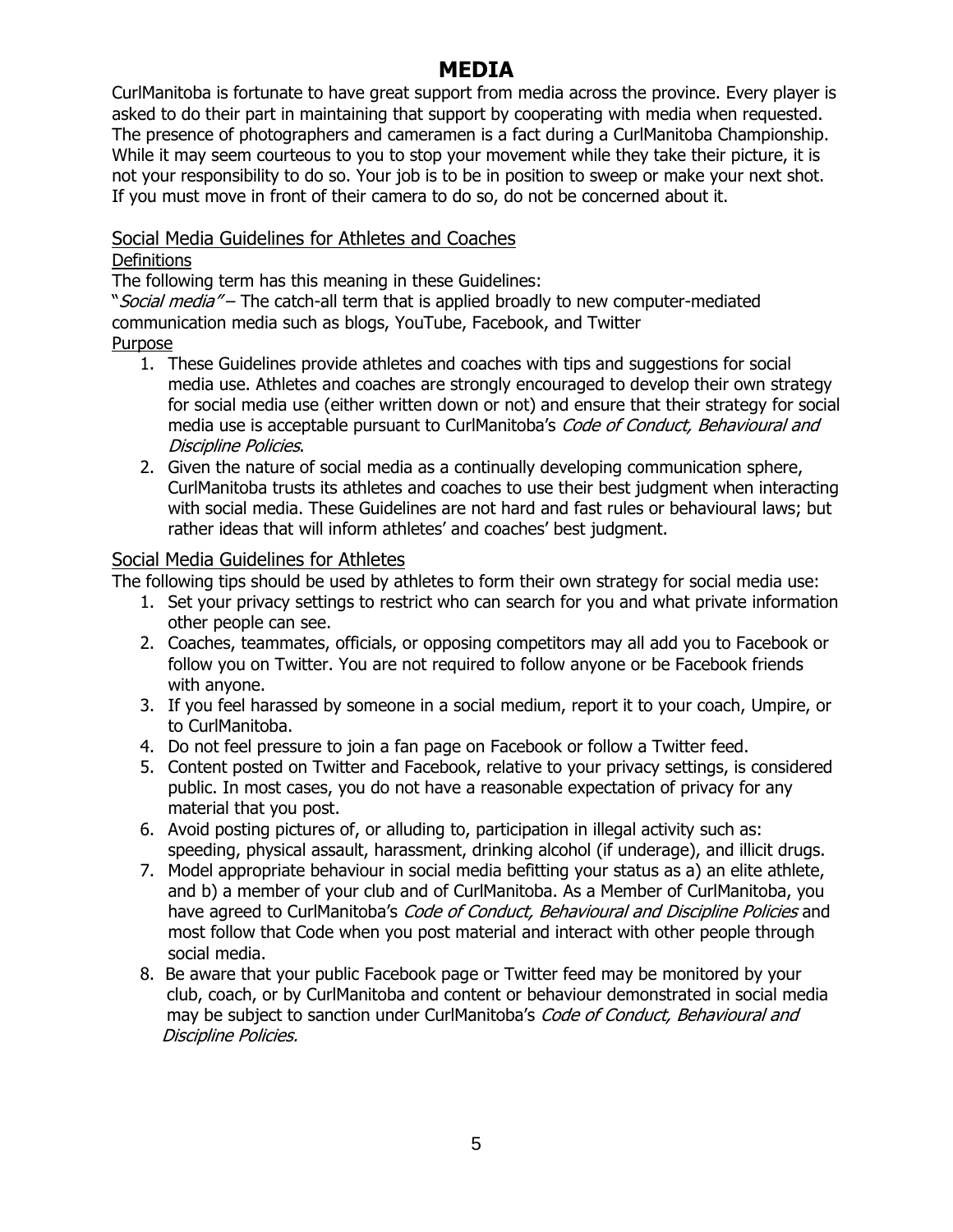#### Social Media Guidelines for Coaches

The following tips should be used by coaches to form their own strategy for social media use:

- 1. Choosing not to engage with social media is an acceptable social media strategy. But you must have good reasons for your choice and be active in other communication media.
- 2. Despite what Facebook says, you are not actually "friends" with athletes. Resist commenting on athletes' personal activities, status updates, or tweets on Twitter.
- 3. Consider monitoring or being generally aware of athletes' public social media behaviour to ensure compliance with CurlManitoba's *Code of Conduct, Behavioural and Discipline* Policies.
- 4. Coaches may not demand access to an athlete's private posts on Twitter or Facebook.
- 5. Do not "friend" athletes on Facebook unless they request the connection. Never pressure athletes to "friend" you.
- 6. If you accept some "friend" requests, or follow one athlete on Twitter, you should accept all friend requests and follow all the athletes. Be careful not to show favouritism on social media.
- 7. Consider managing your social media so that athletes do not have the option to follow you on Twitter or "friend" you on Facebook.
- 8. Seek permission from athletes before posting pictures or videos of the athletes on publicly available social media like a blog or on YouTube.
- 9. Do not use social media to 'trap' athletes if they say one thing to you in person but their social media activity reveals they were doing something different.
- 10. Keep selection decisions and other official team business off social media.
- 11. Never require athletes to join Facebook, join a Facebook group, subscribe to a Twitter feed, or join a Facebook fan page about your team or organization.
- 12. If you create a fan page on Facebook for your team or athlete, do not make this social media site the exclusive location for important information. Duplicate important information in more official channels (like on a website or via email).
- 13. Ensure that parents are aware that some coach-athlete interactions may take place on Facebook.
- 14. Exercise appropriate discretion when using social media for your own personal communications (with friends, colleagues, and other athletes) with the knowledge that your behaviour may be used as a model by your athletes.
- 15. Avoid association with Facebook groups or Twitter feeds with explicit sexual contact or viewpoints that might offend or compromise the coach-athlete relationship.
- 16. Never misrepresent yourself by using a fake name or fake profile.
- 17. Be aware that you may acquire information about an athlete that imposes an obligation of disclosure on your part (such as seeing pictures of underage athletes drinking during a trip).
- 18. Attempt to make communication with athletes in social media as one-sided as possible. Be available for athletes if they initiate contact via social media – athletes may wish to have this easy and quick access to you – but avoid imposing yourself into an athlete's personal social media space unless explicitly requested to do so.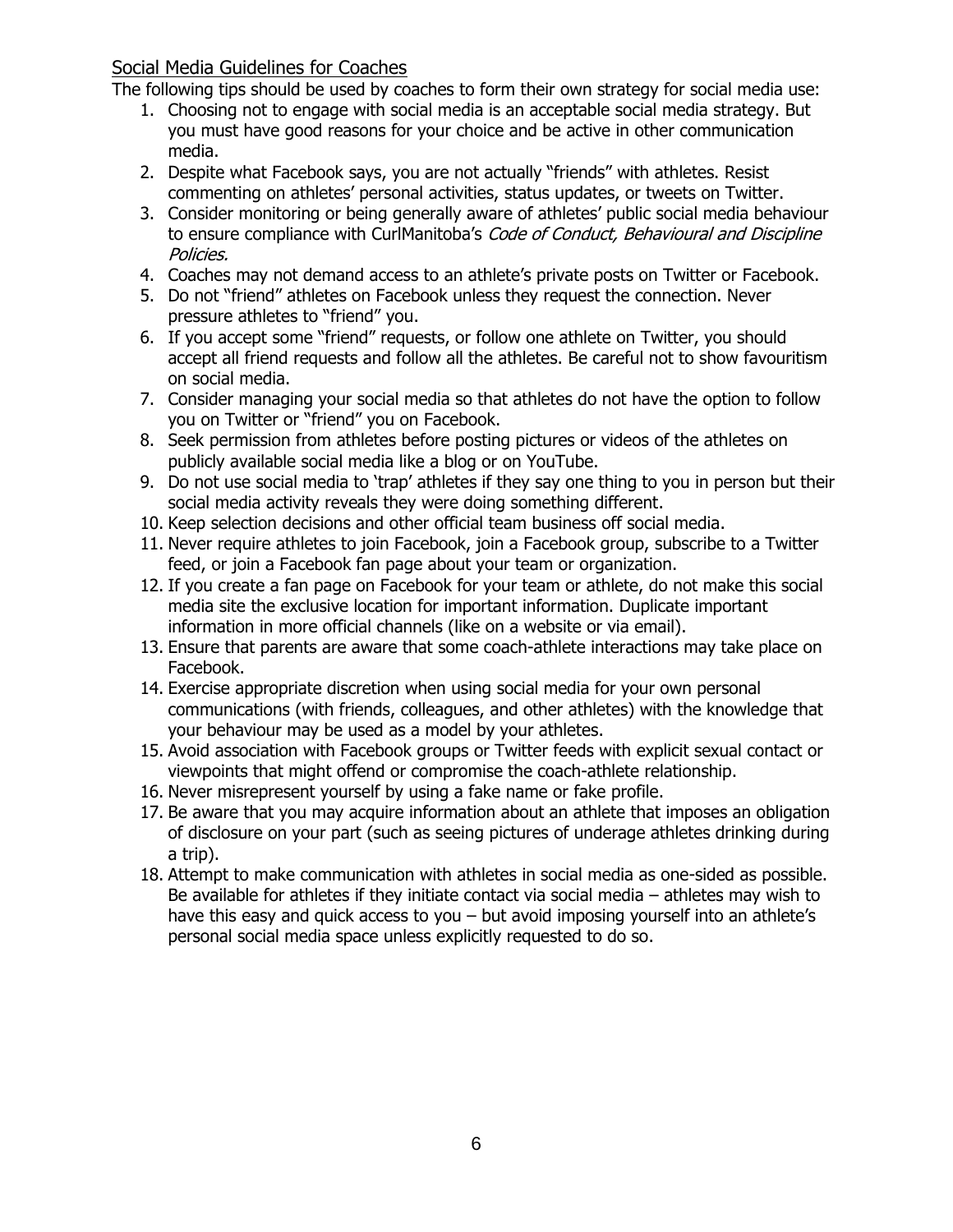# **PROVINCIAL CHAMPIONSHIPS**

#### **IN ALL MATTERS CONCERNING ON ICE SITUATIONS, THE FINAL DECISION WILL BE MADE BY THE HEAD UMPIRE.**

#### **IN ALL MATTERS CONCERNING OFF ICE ISSUES, THE FINAL DECISION WILL BE MADE BY THE CURLMANITOBA EVENT MANAGER and/or COORDINATOR.**

- 1. The draw shall be prepared by CurlManitoba and emailed to all teams who have provided email contact information.
- 2. A team line-up card must be completed and presented to the Umpire prior to their first pre-game practice of the competition. If a team's personnel changes from the original line up card in a subsequent game, a new line-up card must be completed and presented to the Umpire prior to the practice of that game.
- 3. A minimum of thirty-five minutes before the draw, the teams shall toss a coin to determine the order of practice and stone colour. The winner of the toss shall have the choice of second practice or stone colour.
- 4. There will be a designated coin toss area. If a team is late they will be deemed to have lost the toss.
- 5. In all games of competitions held in Curling Clubs a pre-game practice of seven minutes will be provided.
- 6. Last stone for the game will be determined by a draw to the button, which will occur at the conclusion of each team's pre-game practice.
- 7. A player from the team, at the conclusion of the team practice shall throw a draw, which shall be measured by the Umpire. IF the first stone does not stop in the house or covers the pin a second player shall throw a last stone draw. If a LSD draw cannot be determined as measurable Last stone will be determined by a coin toss.
- 8. Each team member will be required to deliver a minimum of one draw shot for last stone advantage during a round robin competition.
- 9. At all Provincial Championships each coach will be entitled to one 90-second fair play time out to provide an opportunity to diffuse a negative situation regarding one of their player's on-ice behaviour.This time out will be called and governed by the Umpire on duty.
- 10. If an Umpire determines that a team is unnecessarily delaying a game, the Umpire will notify the skip of the offending team and, after that notification, if the next stone to be delivered has not reached the tee line at the delivering end within forty-five seconds, the stone is removed from play immediately.
- 11. Curlers should be prepared to curl up to three games a day if required, excluding tiebreakers and playoff games.
- 12. In all games, where play cannot be continued due to ice conditions and/or problems within the building; such as power failure, condensation falling, etc., and subject to approval of the Umpire and CurlManitoba, play shall be resumed at the point of the last completed end. This rule shall not apply in games where the game has been declared due to a team being late.
- 13. So as not to disturb other curlers, all electronic communication devices brought on-ice must be turned off prior to play beginning. This includes but is not limited to cellular phones, electronic pagers, beepers, etc.
- 14. Consumption of alcohol, tobacco products and cannabis products on-ice will not be permitted during all Provincial Championship play.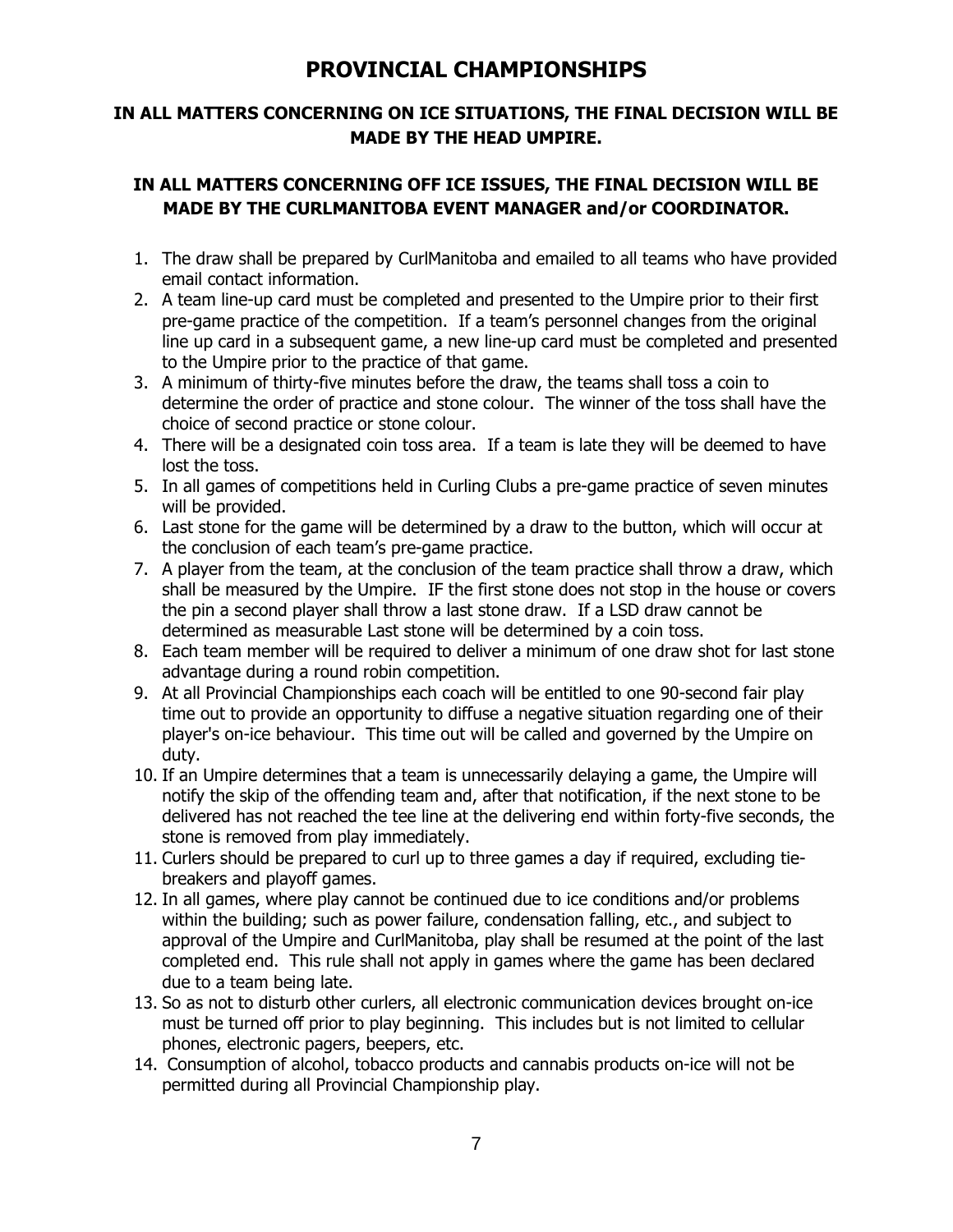- 15. All equipment will be checked and tagged prior to the pre-event practice, any changes must be approved by an Umpire.
- 16. A player may request that an Umpire inspect a brush prior to or during a game.
- 17. The Championship shall be seeded by the competing teams and grouped as follows:

| Asham Black Pool                                                                           | Seeds | 1, 4, 5, 8, 9, 12, 13, 16  |
|--------------------------------------------------------------------------------------------|-------|----------------------------|
| Asham Express Red Pool                                                                     | Seeds | 2, 3, 6, 7, 10, 11, 14, 15 |
| If less than 25% of teams participate in the self-seeding process, teams will be placed in |       |                            |

the draw using a random generator program.

- 18. The CurlManitoba Umpires shall decide ice assignment for tie-breaker(s).
- 19. During the Last Stone draw the coaches and fifth players are allowed in the ice area. They may not speak with their team.
- 20. At all Championships where eight sheets of ice are used for a combined event, each event will be played on four distinct sheets with the playoffs being on the four same sheets where applicable. Stone selection will be from the four sheets assigned to the event.
- 21. In all Championships the pre-game practice is considered a part of the game therefore no broom heads can be changed after pre-game practice.
- 22. It is understood that preliminary rounds, tiebreaker games and all playoff rounds are deemed to be one competition. Teams, having begun the competition, are expected to complete all games in the competition.
- 23. Please remember to keep your knees and hands off the ice surface after you have thrown a stone.

#### **RULE ENFORCEMENT**

Rule enforcement will operate on a complaint based system where the Umpires will not get involved unless requested by either of the two competing teams. The hog-line rule is that a stone must be clearly released BEFORE the hog-line. If you consider hog-line violations to exist and wish that it be addressed, an Umpire will be assigned to observe all players on the sheet. The Umpire will make hog-line calls for both teams and stones will be removed accordingly.

If you are leaving the ice area prior to other games being complete, please do not walk across the backboard while players are delivering their stones.

| Coin Toss – colour or $1st/2nd$ |                                 | 35:00 |
|---------------------------------|---------------------------------|-------|
| practice                        |                                 |       |
|                                 | First team access the ice       | 27:00 |
|                                 | First Practice (7 minutes)      | 26:00 |
|                                 | Draw for Last stone (clockwise) | 19:00 |
| <b>Practice Switch</b>          |                                 |       |
|                                 | Second team access the ice      | 16:00 |
|                                 | Second Practice (7 minutes)     | 15:00 |
|                                 | Draw for Last stone (counter    | 8:00  |
|                                 | clockwise)                      |       |
| Teams access ice for game       |                                 | 1:00  |

#### **PRE-GAME PRACTICE ROUTINE 7 minutes**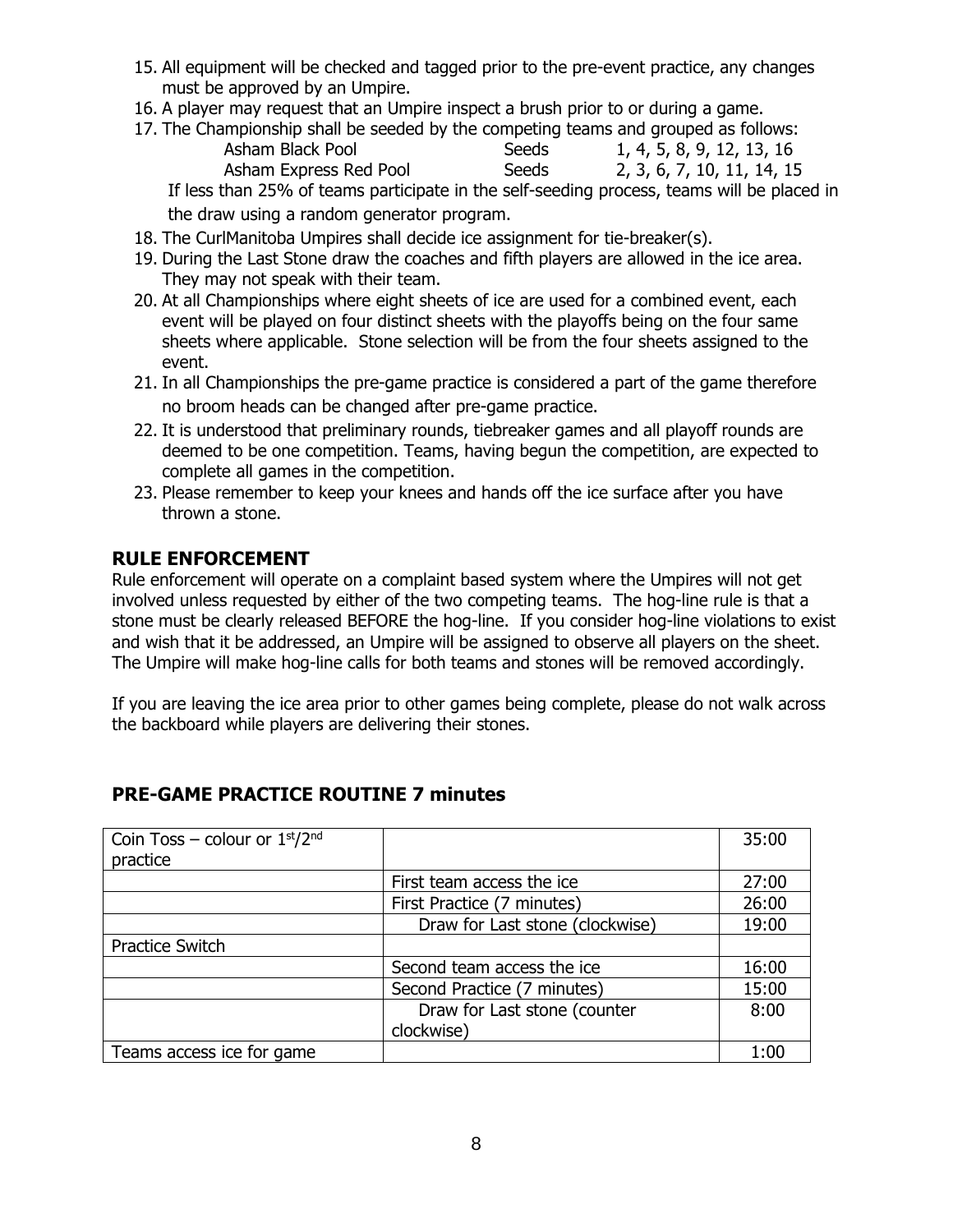#### **CRESTING STANDARDS**

**U18 Championship does not have any cresting standards except all clothing worn on the ice must be in good taste.**

#### **LAST STONE DRAW (all categories)**

- 1. The team with first practice will **always** deliver the clockwise rotation while the team with second practice will **always** deliver the counter-clockwise rotation.
- 2. Only the four 'game' players are allowed on the ice surface for the Last Stone draw in regular 4 person play. Full sweeping is allowed, however, one of the four players must hold the target broom. The sweeping line-up should be as it would be during the actual game.
- 3. A stone not delivered within the time allotted by the Umpire will be assigned a distance of 185.40 cm (the stone must reach the near T-line before the one minute time expires). A total of 199.6 is used with the app.
- 4. Stones moved by the delivery team before being measured will be assigned the distance of the next defined circle away from the button.
	- $\blacksquare$  On or touching the button  $= 15.24$  cm (when a one foot button)
	- In or touching the four foot  $= 60.96$  cm
	- In or touching the eight foot  $= 121.92$  cm
	- In or touching the twelve foot  $= 182.88$  cm **NOTE:** At an arena event where triangulation is in place the measurements will be completed as per Curling Canada Rules as the maximum distances are different.
- 5. If a member of the non-delivering team or an external force moves a stationary stone or causes it to be moved before the Umpire completes the measurement, the stone is replaced to its original position by the delivering team.
- 6. The third from both teams shall confirm the distance measured with the Umpire.
- 7. At the conclusion of the round robin, the single highest recorded distance will be discarded to establish the final accumulated distance.

# **DRESS CODE for OPENING CEREMONIES**

- 1. All teams are required to wear their curling attire for the opening ceremonies.
- 2. Opening ceremonies are mandatory attendance.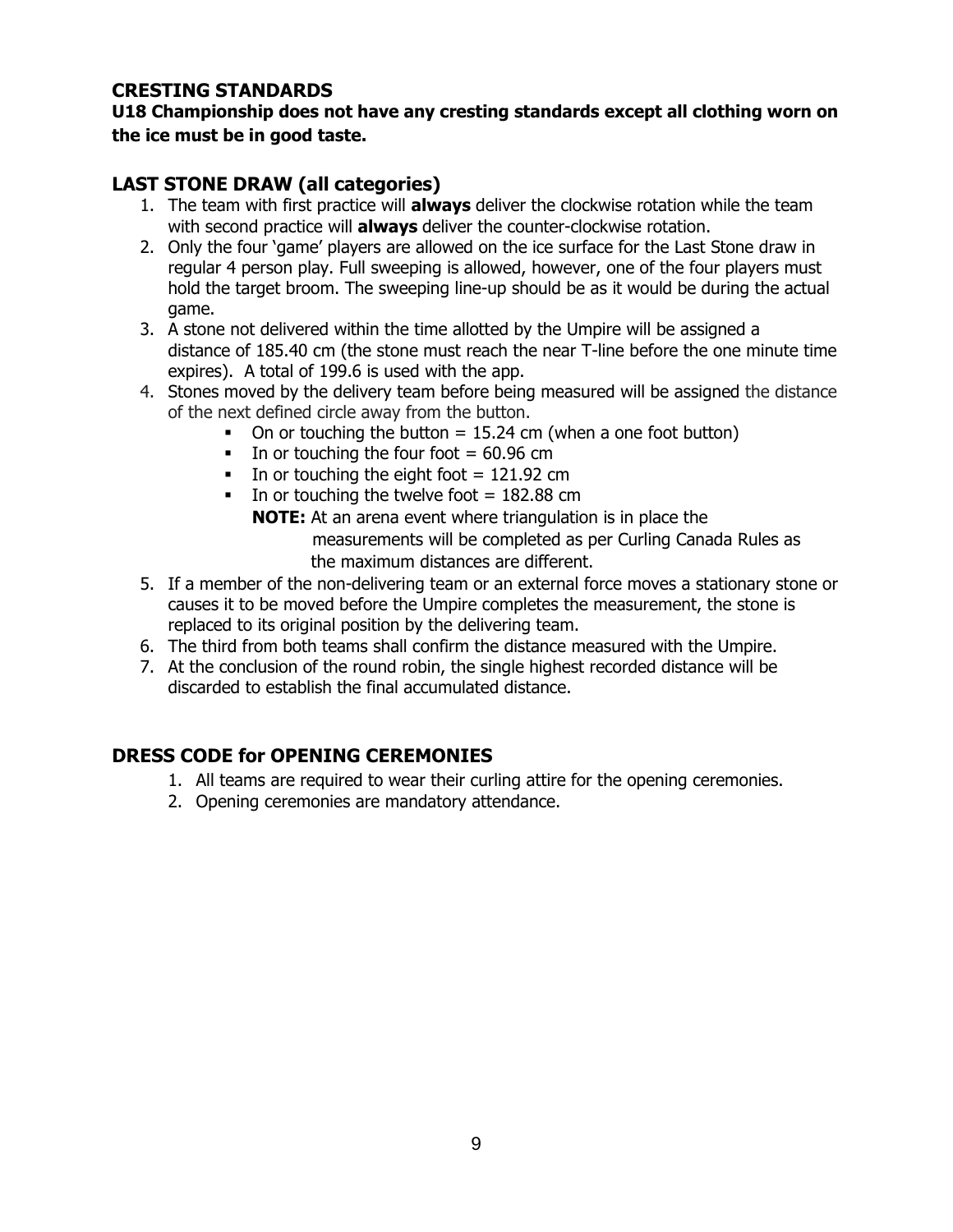# **CURLMANITOBA BEHAVIOURAL GUIDELINES**

All athletes at any CurlManitoba Event must show respect for the game of curling. Inappropriate behaviour of any kind will not be tolerated during a CurlManitoba Officiated Event.

- Verbal abuse directed at anyone including teammates, opposition, volunteers or CurlManitoba representatives. Rudeness to any timers, volunteers, Umpires, spectators, other athletes or CurlManitoba representatives.
- Obscene gestures that are deemed inappropriate by an Umpire and abusive behaviour to anyone.
- Behaviour that disturbs other athletes or games.
- Extreme broom slamming or breaking.
- Disrespect toward CurlManitoba partners.

#### Game Expulsion/Ejection

All athletes at any CurlManitoba Event must show respect for the game of curling.

Inappropriate behaviour of any kind will not be tolerated during a CurlManitoba officiated event.

- The Umpires at all Championship events are empowered to eject/expel a player from a game for unsportsmanlike behaviour of any kind including verbal abuse directed at anyone including team mates, opposition, volunteers or CurlManitoba representatives
- There may be no warning for any infraction. Once a player or coach has been expelled the following procedures will be implemented:
	- a. The player/coach must leave the ice surface immediately. If the individual refuses to leave the team will then forfeit the game.
	- b. For the remainder of the game, the individual may not be in any public area of the facility or on the ice surface.
	- c. An ejected/expelled player will not be allowed a substitute/replacement for the remainder of the game. In mixed play where 4 players are mandatory, the game will be automatically forfeited.
	- d. In the matter of a coach being ejected/expelled, the team will forfeit their time outs.
	- e. If the player/coach is ejected/expelled for longer than the game in question, a substitute player/coach will be allowed.
- The behavioural rules will be strictly enforced by the Umpires.
- Bad behaviour at the conclusion of the event (final game) will be penalized by the athlete being ejected from the first game of the next event that they are competing in at the same level of play.
- For specific details on an appeal process contact CurlManitoba.

# When a Championship is in an Arena.

a. Coaches and athletes are expected to adhere to the policy in its entirety.

When a Championship is in a Curling Club with Bleachers on the ice.

- a. Coaches and Assistant coaches may not sit in the ice area for any games that their team is playing. If they are sitting in this area, they must be removed from the area and ejected from the game in progress as coach. The alternate coach may not be added. The team will play without a coach for the remainder of the game.
- b. Spectators at any Championship that are an issue by "coaching" from the sidelines or cheering inappropriately or using foul language will be asked to leave the ice area. The Umpires will determine unacceptable behaviour.

When a Championship is in a Curling Club with coaches behind the glass.

a. Unacceptable behaviour behind the glass in a curling club includes banging on the glass, yelling out of the doorway, signalling from inside to the team by using hand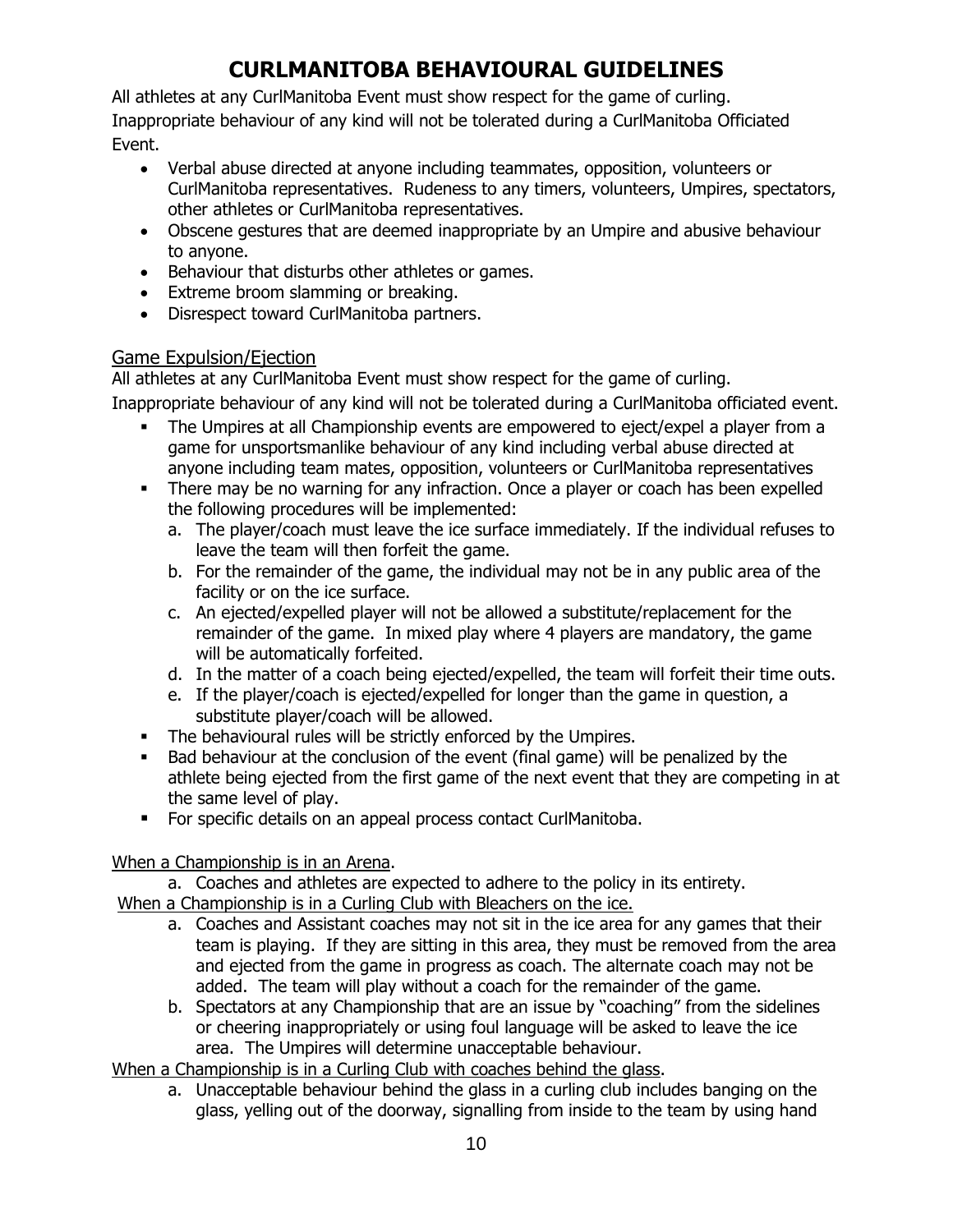signals, coffee cups, etc, pacing, standing up and sitting down in a demonstrative manner and all other behaviour that an Umpire deems as being an attempt to coach a team.

When a Team has completed an Event

- a. Athletes that use inappropriate behaviour in the ice area once they have been eliminated from an event will be penalized.
- b. The Umpire will present the athlete with a letter explaining the consequences of their behaviour.
- c. The athlete will be charged a donation to the Endowment Fund of \$100.00. CurlManitoba will administer this consequence. The Umpire will present the letter to the athlete.

# **There will be no warning or appeal process with this type of misconduct. BEHAVIOURAL ISSUES ARE AT THE DISCRETION OF THE UMPIRE**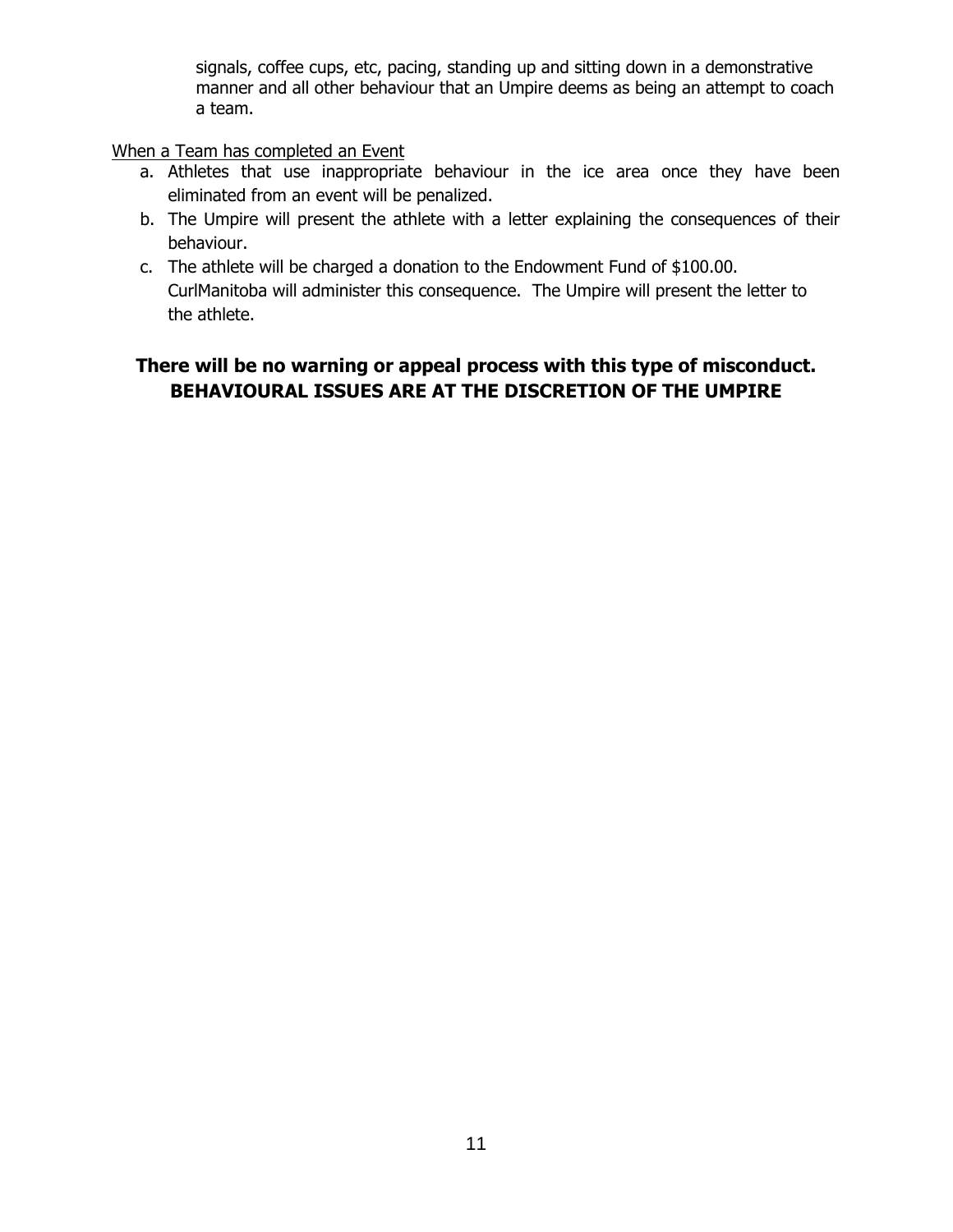#### **NATIONAL CHAMPIONSHIPS**

Manitoba will send 1 Men's and 1 Women's representative to the National Championship

All teams at a Provincial Championship are competing for the Provincial Title. The winning team shall be eligible to represent Manitoba at the Curling Canada Championship. However, CurlManitoba reserves the right to select the team to represent Manitoba at the National Championship.

#### **NATIONAL FUNDING**

Travel Expenses: U18 Airfare 4 athletes + 1 coach

Coaching:

U18 21 years of age Competition Coach Certification

CurlManitoba will provide the following: Manitoba Uniform \$500 per team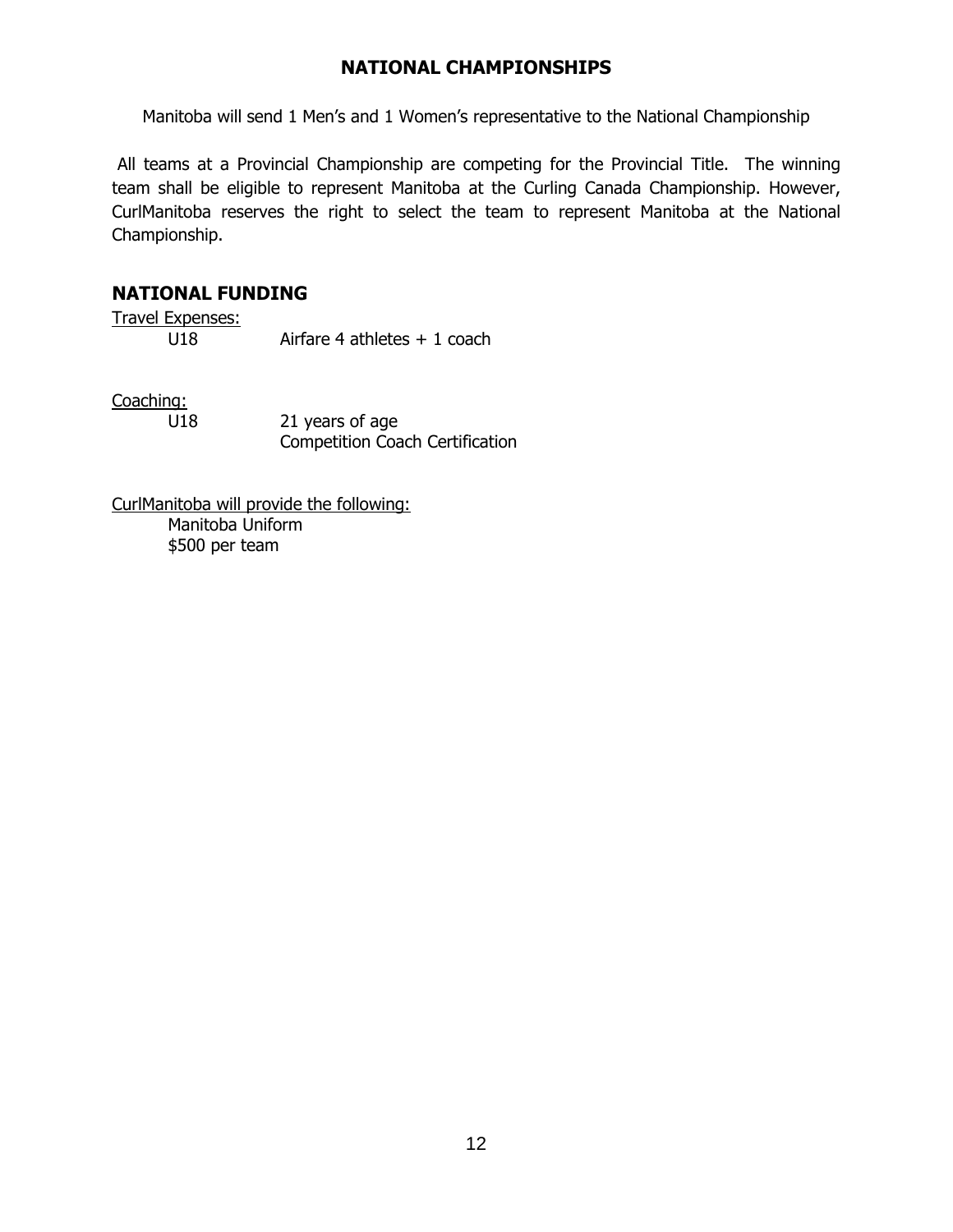# **ASHAM U18 (2 teams per gender will advance to Nationals)**

| <b>LOCATION</b>                  | Heather Curling Club<br>April 7-10, 2022                           |                                                                   |
|----------------------------------|--------------------------------------------------------------------|-------------------------------------------------------------------|
| <b>EVENT CONTACT INFORMATION</b> | CurlManitoba: Rob Gordon                                           | rgordon@curlmanitoba.org<br>Elaine Owen<br>eowen@curlmanitoba.org |
| <b>EVENT TICKETS</b>             | <b>CASH ONLY</b><br>Event Passes<br>Day Passes<br>Last Game Passes | \$50.00<br>\$20.00<br>\$10.00                                     |

**REGISTRATION & EQUIPMENT CHECK** Prior to the first draw

#### **FORMAT**

Thirteen (men) and Ten (women) Team Round Robin:

The competition shall consist of two groups in each gender with each team playing 5 games. The top team in each pool and the next two teams with the best win/loss record shall advance to the playoff round.

Games will be 8 ends.

The draw will be emailed to teams one week prior to the Championship.

There will be no pre-event practice.

Pre-Game practice will be 7 minutes.

# **TIE BREAKER**

There will be no tie breakers. When multiple teams are tied for a playoff position, their roundrobin game against each other will determine their ranking and therefore how the teams are positioned in the playoff draw. If there is an insolvable tie, or teams are in separate pools the LSD will determine the rankings.

# **PAGE PLAYOFF**

The playoff round shall be page playoff format.

The first place team in each pool will be in the 1 vs 1 game.

The next two teams with the best records will play the 3 vs 4 game.

The loser of the 1 vs 1 game will play the winner of the 3 vs 4 game in the semifinal.

The winner of the 1 vs 1 game and the winner of the semifinal game will play the final game.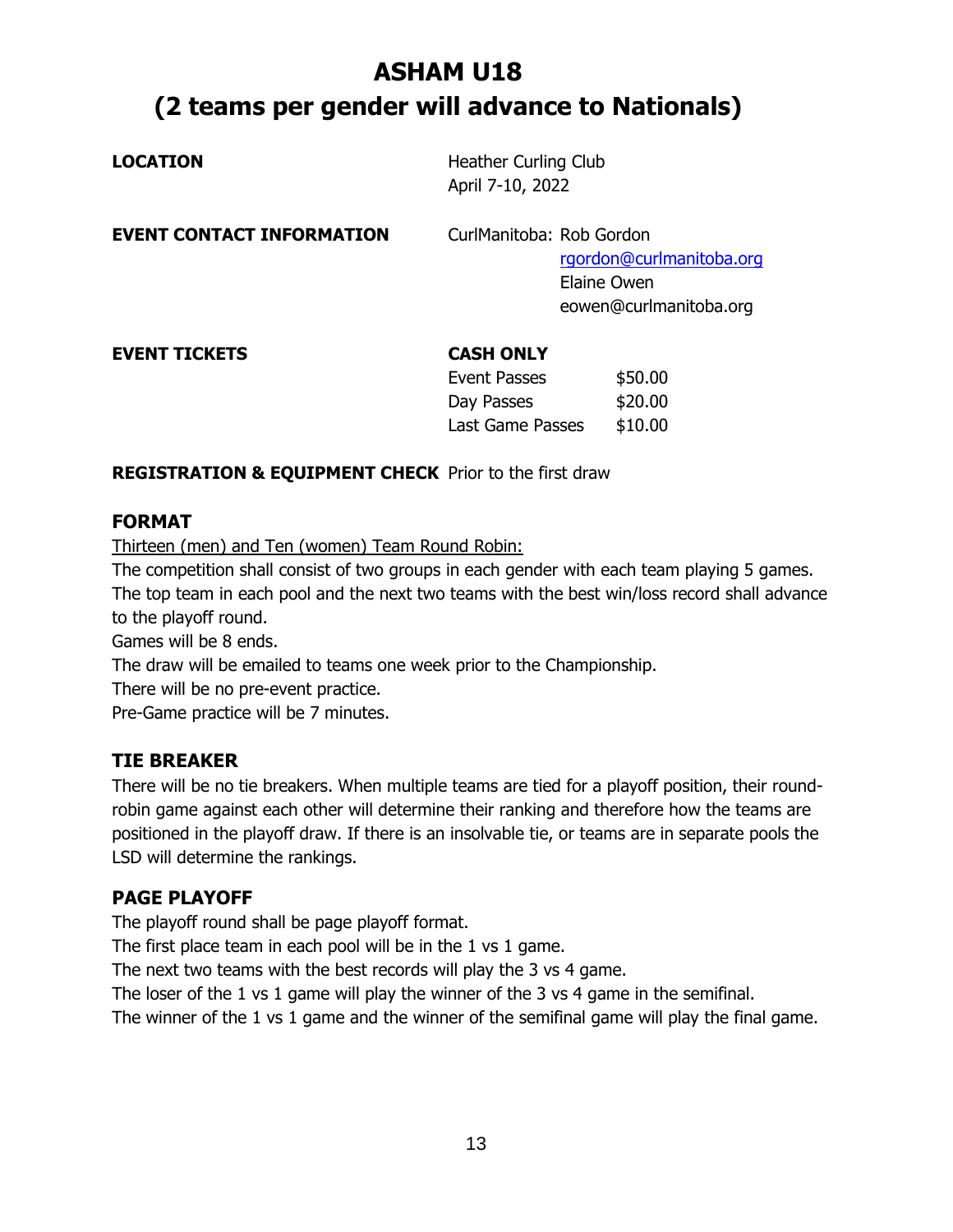#### **LAST STONE DRAW**

- 1. Both teams will name two different players delivering the stones before start of the first practice.
- 2. After pre-game practice, the two different players will each deliver one stone, with their designated rotation to the button; both stones will be measured and totaled.
- 3. If the second team registers the same two stone distance as the team with first practice, the teams will alternate delivering one stone with their designated rotation until the tie is broken. Any player on the team can deliver the third and any subsequent stones including the players who delivered the first two stones.
- 4. Each player must deliver a minimum of two stones during the round robin.
- 5. Only the combined distance of the first two stones delivered will be registered for the accumulated distance.

#### **SEEDING**

Seeding will be emailed to the contacts to all team contacts by CurlManitoba with a due date.

| Asham Black Pool       | Seeds | 1, 4, 5, 8, 9, 12, 13 |
|------------------------|-------|-----------------------|
| Asham Express Red Pool | Seeds | 2, 3, 6, 7, 10, 11    |

If less than 25% of teams participate in the self-seeding process, teams will be placed in the draw using a random generator program.

#### **TEAM MEETING**

A mandatory team meeting will be held at the Heather Curling Club Men Thursday April  $7<sup>th</sup>$  at 11:00AM Sharp Women Thursday April 7<sup>th</sup> at 2:30PM Sharp